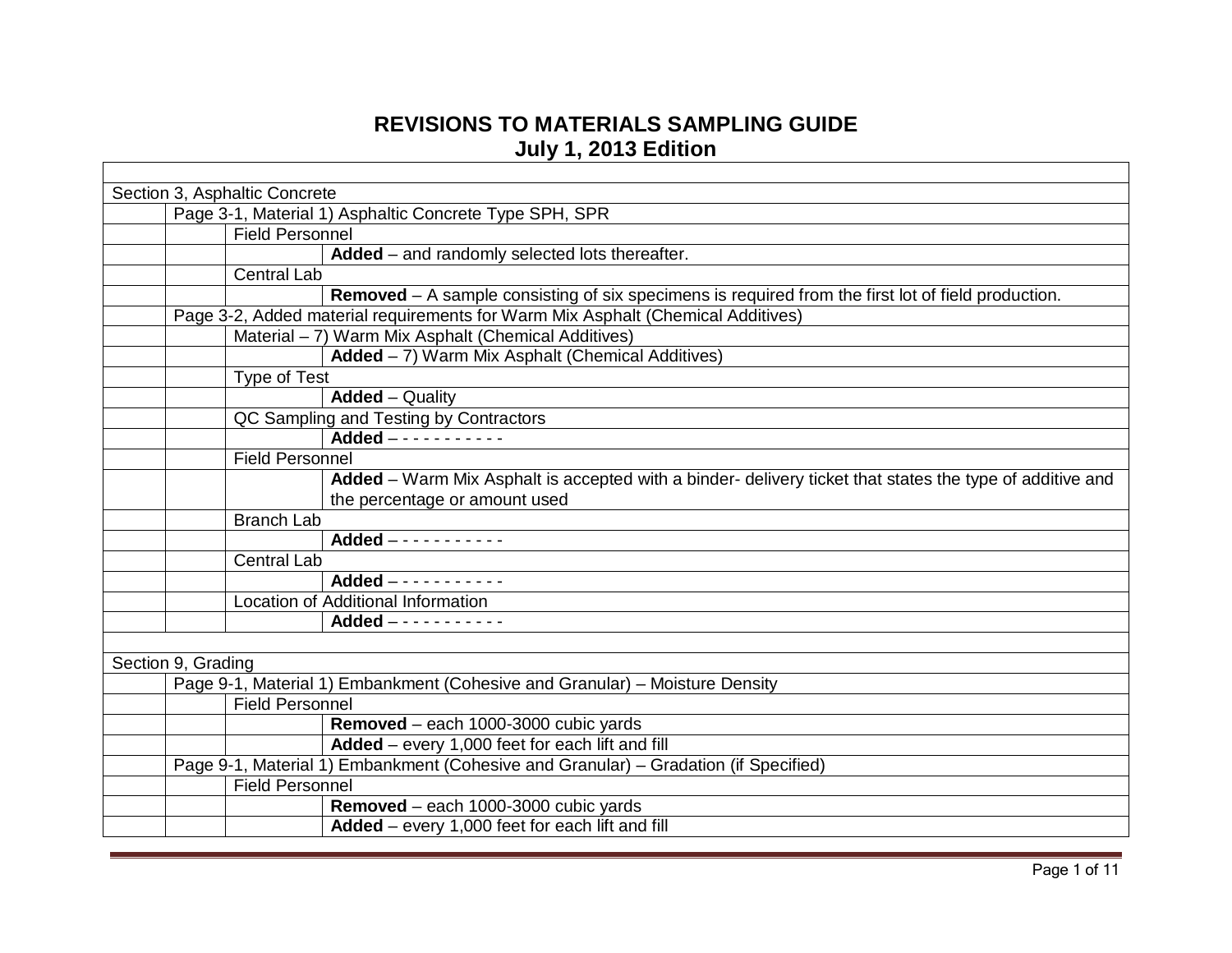| Section 15, Portland Cement Concrete for Pavement, Base Course, Pavement Patching                        |  |
|----------------------------------------------------------------------------------------------------------|--|
| Page 15-1, Material 1) Coarse Aggregates                                                                 |  |
| QC Sampling and Testing by Contractors                                                                   |  |
| Removed -----------                                                                                      |  |
| Added – One gradation test for each 1,000 ton of aggregate or fraction thereof, for acceptance either at |  |
| the plant or on the project.                                                                             |  |
|                                                                                                          |  |
| Minimum of one gradation test for each project.                                                          |  |
|                                                                                                          |  |
| The number of samples taken from the plant is determined by plant volume supplied to state and federal   |  |
| projects, not per project (60-pound sample is required).<br><b>Field Personnel</b>                       |  |
|                                                                                                          |  |
| Removed – One gradation test for each 1,500 ton of aggregate or fraction thereof, for acceptance either  |  |
| at the plant or on the project. Minimum of one gradation test for each project.                          |  |
| The number of samples taken from the plant is determined by plant volume supplied to state and federal   |  |
| projects, not per project (60-pound sample is required. Project personnel will supply the 60-pound       |  |
| sample needed to perform the testing shown under the Central Lab column.                                 |  |
| Added - Verification: Project personnel will randomly select one contractor's split sample (30 pounds)   |  |
| for each 3,000 ton or fraction thereof, for central lab.                                                 |  |
|                                                                                                          |  |
| Quality: Project personnel will supply a 60-pound sample for central lab.                                |  |
| <b>Central Lab</b>                                                                                       |  |
| Removed - One 60-pound independent assurance sample for gradation and quality tests for each             |  |
| 4,500 ton or fraction thereof. (Duplicate of sample tested in the field)                                 |  |
| Added - One contractor's split verification sample for each 3,000 ton or fraction thereof, for gradation |  |
| tests.                                                                                                   |  |
|                                                                                                          |  |
| One 60-pound sample for every 3,000 ton or fraction thereof, for quality tests                           |  |
| Page 15-1, Material 2) Fine Aggregate Sand Gravel                                                        |  |
| <b>Type of Test</b>                                                                                      |  |
| <b>Added</b> - Colorimetric, Percent Clay                                                                |  |
| QC Sampling and Testing by Contractors                                                                   |  |
| Removed -----------                                                                                      |  |
| Added – One gradation test for each 2,000 ton of aggregate or fraction thereof, for acceptance either at |  |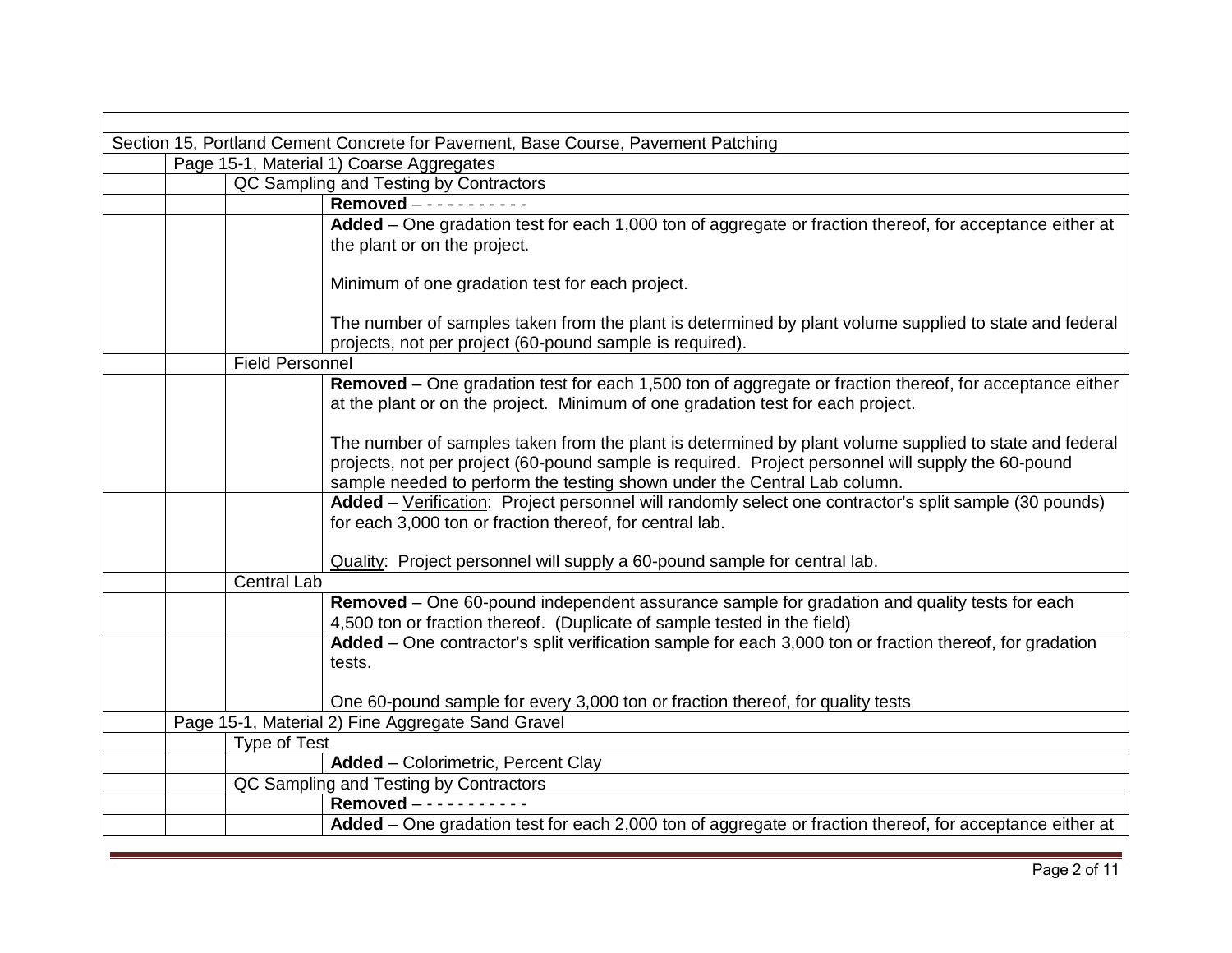|  |                        | the plant or on the project.                                                                                                                                                   |
|--|------------------------|--------------------------------------------------------------------------------------------------------------------------------------------------------------------------------|
|  |                        | Minimum of one gradation test for each project.                                                                                                                                |
|  |                        | The number of samples taken from the plant is determined by plant volume supplied to state and federal<br>projects, not per project (60-pound sample is required).             |
|  | <b>Field Personnel</b> |                                                                                                                                                                                |
|  |                        | Removed - One gradation test for each 2,000 ton of aggregate or fraction thereof, for acceptance either<br>at the plant or on the project.                                     |
|  |                        | Minimum of one gradation test for each project.                                                                                                                                |
|  |                        | The number of samples taken from the plant is determined by plant volume supplied to state and federal<br>projects, not per project (the recommended sample size is 25 pounds) |
|  |                        | Project personnel will supply the 10 and 60 pound samples needed to perform the testing shown under<br>the Central Lab column.                                                 |
|  |                        | Added - Verification: Project personnel will randomly select one contractor's split sample (15 pounds)<br>for each 6,000 ton or fraction thereof, for central lab.             |
|  |                        | Quality: Project personnel will submit DR Form 324, Source of Aggregates to be Used, to the central<br>lab.                                                                    |
|  | <b>Central Lab</b>     |                                                                                                                                                                                |
|  |                        | Removed – One 60-pound independent assurance sample for gradation and quality tests for the first<br>6,000 ton if designated on DR Form 324, Source of Aggregates to be used.  |
|  |                        | One 10-pound verification sample for gradation tests for each 6,000 ton, or fraction thereof, thereafter.<br>(Duplicate of sample tested in the field)                         |
|  |                        | Added – One contractor's split verification sample for each 6,000 ton or fraction thereof, for gradation<br>tests.                                                             |
|  |                        | One 60-pound sample for every 6,000 ton or fraction thereof, for quality tests                                                                                                 |
|  |                        | Page 15-2, Material 3) All Aggregates                                                                                                                                          |
|  |                        | QC Sampling and Testing by Contractors                                                                                                                                         |
|  |                        | Removed $- - - - - - - -$                                                                                                                                                      |
|  |                        | Added - A minimum of one for every 1/3 day of operation as necessary for adequate control of                                                                                   |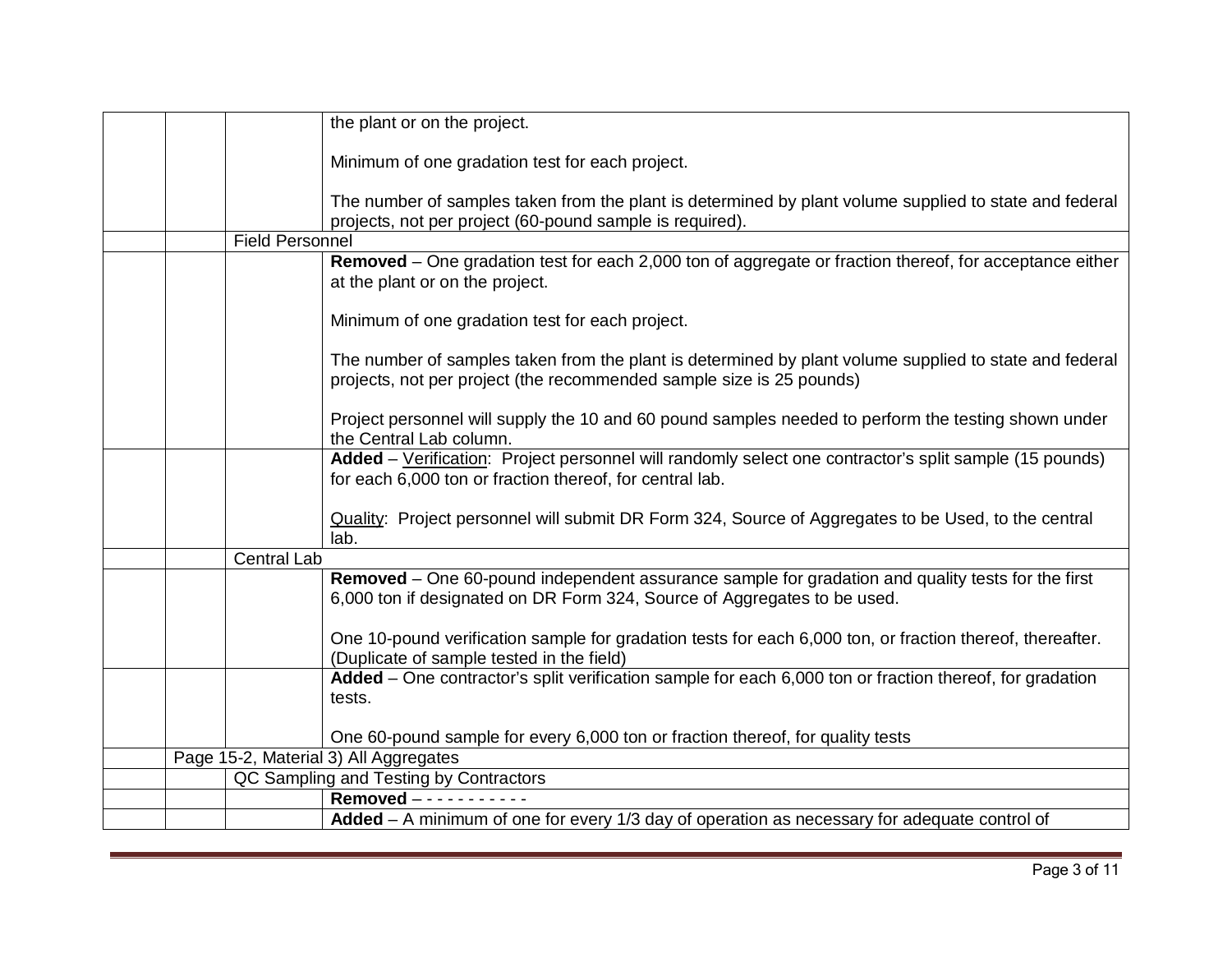|                        | aggregate proportions and total water content of the concrete.                                                                                                           |
|------------------------|--------------------------------------------------------------------------------------------------------------------------------------------------------------------------|
| <b>Field Personnel</b> |                                                                                                                                                                          |
|                        | Removed $-$ A minimum of one for every 1/3 day of operation as necessary for adequate control of                                                                         |
|                        | aggregate proportions and total water content of the concrete                                                                                                            |
|                        | Added $-$ - - - - - - - - - -                                                                                                                                            |
|                        |                                                                                                                                                                          |
|                        | Section 16, Portland Cement Concrete for Structures, Culverts and Miscellaneous Construction                                                                             |
|                        | Page 16-1, Material 1) Coarse Aggregates                                                                                                                                 |
|                        | QC Sampling and Testing by Contractors                                                                                                                                   |
|                        | Removed - - - - - - - - - - -                                                                                                                                            |
|                        | Added – One gradation test for each 1,000 ton of aggregate or fraction thereof, for acceptance either at<br>the plant or on the project.                                 |
|                        | Minimum of one gradation test for each project.                                                                                                                          |
|                        | The number of samples taken from the plant is determined by plant volume supplied to state and federal<br>projects, not per project (60-pound sample is required).       |
| <b>Field Personnel</b> |                                                                                                                                                                          |
|                        | Removed – One gradation test for each 1,500 ton of aggregate or fraction thereof, for acceptance either<br>at the plant or on the project.                               |
|                        | Minimum of one gradation test for each project.                                                                                                                          |
|                        | The number of samples taken from the plant is determined by plant volume supplied to state and federal<br>projects, not per project (60-pound sample is required).       |
|                        | Added - Verification: Project personnel will randomly select one contractor's split sample (30 pounds)<br>for each 3,000 ton or fraction thereof, for central lab.       |
|                        | Quality: Project personnel will supply a 60-pound sample for central lab.                                                                                                |
| <b>Central Lab</b>     |                                                                                                                                                                          |
|                        | Removed - One 60-pound independent assurance sample for gradation and quality tests for each<br>4,500 ton or fraction thereof. (Duplicate of sample tested in the field) |
|                        | Added - One contractor's split verification sample for each 3,000 ton or fraction thereof, for gradation<br>tests.                                                       |
|                        | One 60-pound sample for every 3,000 ton or fraction thereof, for quality tests                                                                                           |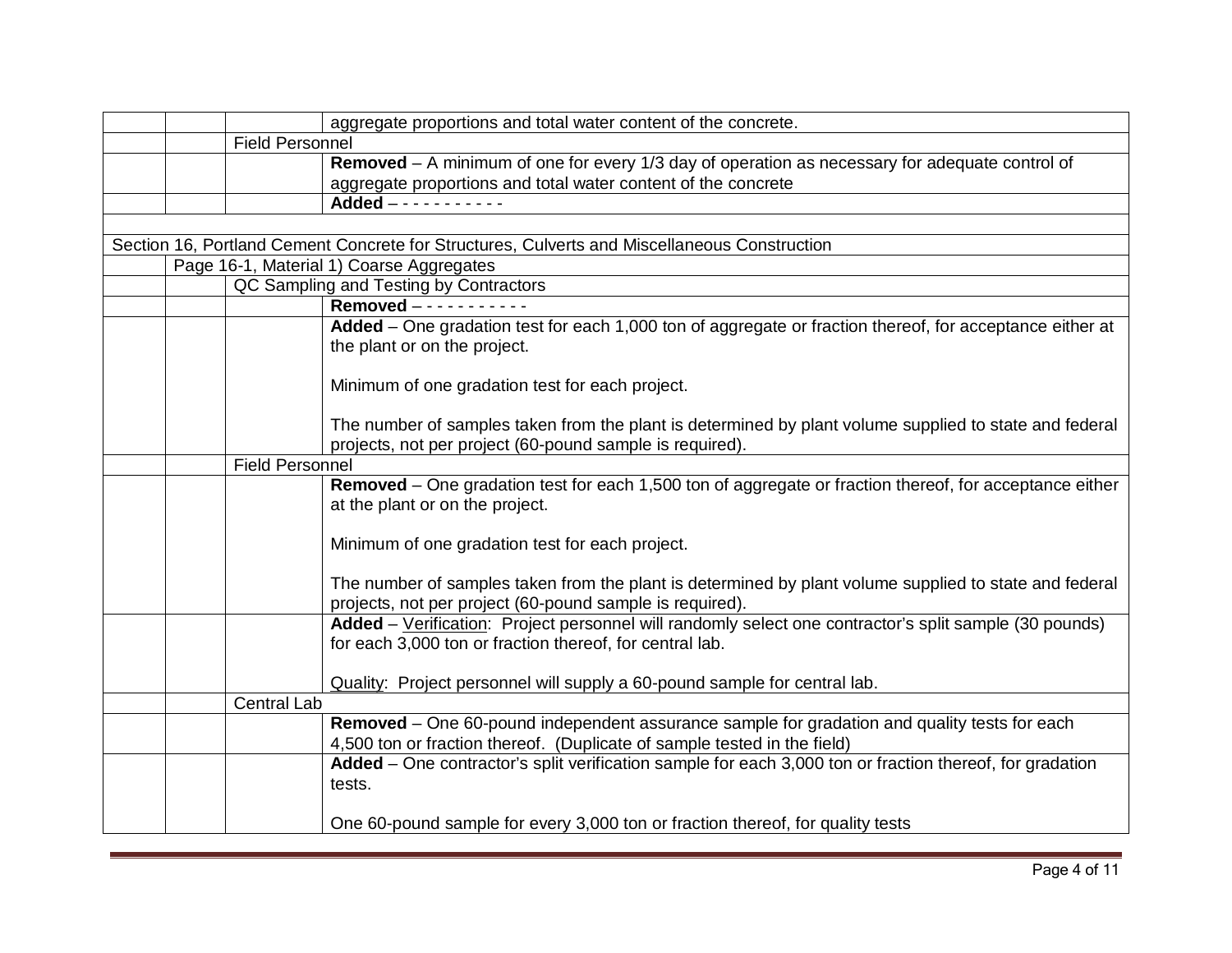|  |                        | Page 16-1, Material 2) Fine Aggregate Sand Gravel                                                                                                                              |
|--|------------------------|--------------------------------------------------------------------------------------------------------------------------------------------------------------------------------|
|  | Type of Test           |                                                                                                                                                                                |
|  |                        | <b>Added</b> - Colorimetric, Percent Clay                                                                                                                                      |
|  |                        | QC Sampling and Testing by Contractors                                                                                                                                         |
|  |                        | Removed $- - - - -$                                                                                                                                                            |
|  |                        | Added – One gradation test for each 2,000 ton of aggregate or fraction thereof, for acceptance either at<br>the plant or on the project.                                       |
|  |                        | Minimum of one gradation test for each project.                                                                                                                                |
|  |                        | The number of samples taken from the plant is determined by plant volume supplied to state and federal<br>projects, not per project (60-pound sample is required.              |
|  | <b>Field Personnel</b> |                                                                                                                                                                                |
|  |                        | Removed – One gradation test for each 2,000 ton of aggregate or fraction thereof, for acceptance either<br>at the plant or on the project.                                     |
|  |                        | Minimum of one gradation test for each project.                                                                                                                                |
|  |                        | The number of samples taken from the plant is determined by plant volume supplied to state and federal<br>projects, not per project (the recommended sample size is 25 pounds) |
|  |                        | Project personnel will supply the 10 and 60 pound samples needed to perform the testing shown under<br>the Central Lab column.                                                 |
|  |                        | Added - Verification: Project personnel will randomly select one contractor's split sample (15 pounds)<br>for each 6,000 ton or fraction thereof, for central lab.             |
|  |                        | Quality: Project personnel will submit DR Form 324, Source of Aggregates to be Used, to the central<br>lab.                                                                    |
|  | <b>Central Lab</b>     |                                                                                                                                                                                |
|  |                        | Removed – One 60-pound independent assurance sample for gradation and quality tests for the first<br>6,000 ton if designated on DR Form 324, Source of Aggregates to be used.  |
|  |                        | One 10-pound verification sample for gradation tests for each 6,000 ton, or fraction thereof, thereafter.<br>(Duplicate of sample tested in the field)                         |
|  |                        | Added - One contractor's split verification sample for each 6,000 ton or fraction thereof, for gradation<br>tests.                                                             |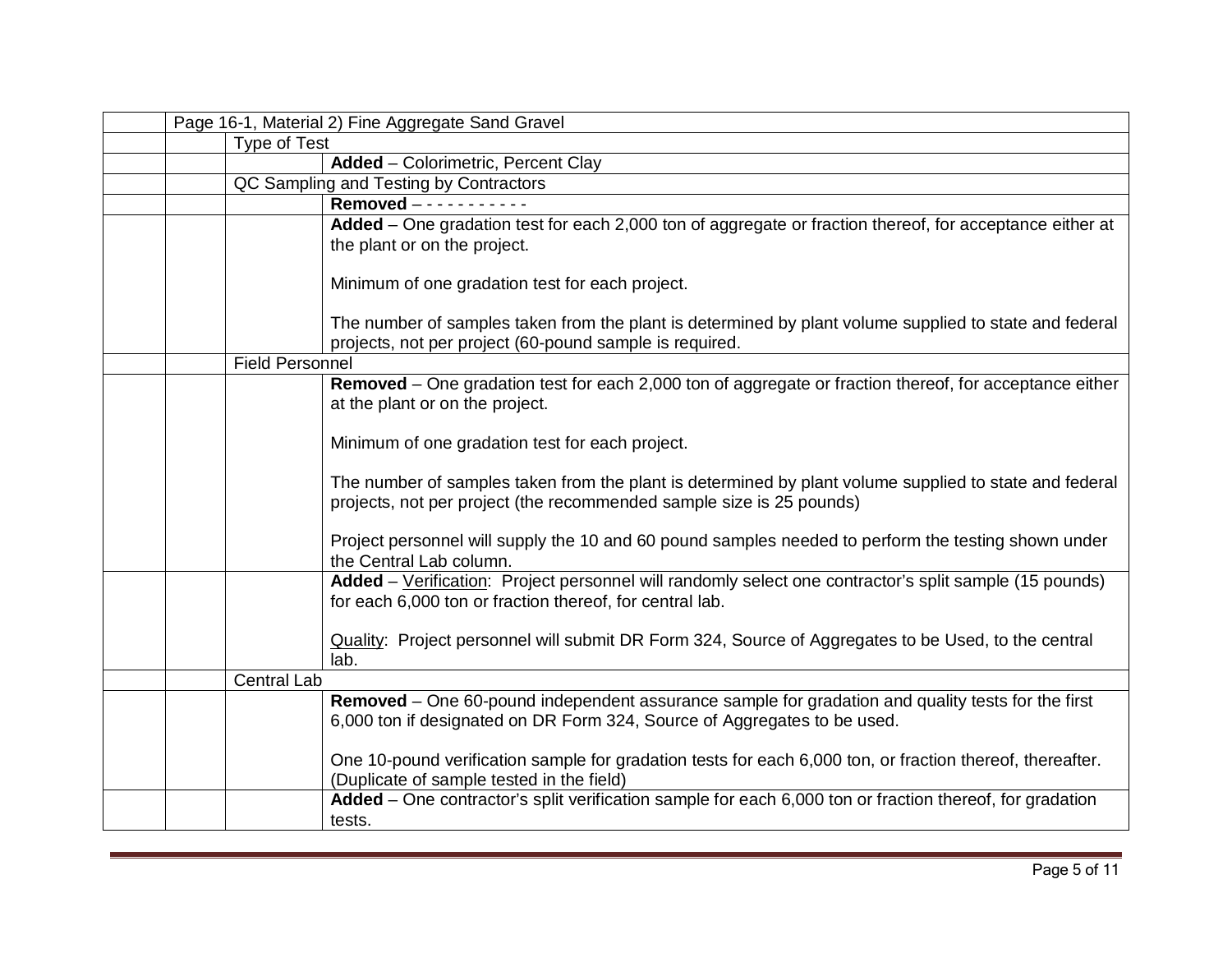|  |                              | One 60-pound sample for every 6,000 ton or fraction thereof, for quality tests                          |
|--|------------------------------|---------------------------------------------------------------------------------------------------------|
|  |                              | Page 16-2, Material 4) All Aggregates                                                                   |
|  |                              | QC Sampling and Testing by Contractors                                                                  |
|  |                              | Removed -----------                                                                                     |
|  |                              | Added - A minimum of one for every 1/3 day of operation as necessary for adequate control of            |
|  |                              | aggregate proportions and total water content of the concrete.                                          |
|  | <b>Field Personnel</b>       |                                                                                                         |
|  |                              | Removed $-$ A minimum of one for every 1/3 day of operation as necessary for adequate control of        |
|  |                              | aggregate proportions and total water content of the concrete.                                          |
|  |                              | $Added - - - - - - - - - - -$                                                                           |
|  |                              | Page 16-3, Material 7) Plastic Concrete                                                                 |
|  |                              | Location of Additional Information                                                                      |
|  |                              | <b>Removed</b> – Note 7                                                                                 |
|  |                              | Page 16-3, Material 8) Lightweight Concrete                                                             |
|  |                              | Location of Additional Information                                                                      |
|  |                              | Removed - Section 27, Note 7                                                                            |
|  |                              |                                                                                                         |
|  |                              | Section 19, Culvert Pipe, Drain Tile, Sewer Pipe, Slope Drains, etc.                                    |
|  |                              | Page 19-1, Material 1Ab) Culverts (Plastic)                                                             |
|  |                              | Location of Additional Information                                                                      |
|  |                              | Removed - Section 27, Note 11                                                                           |
|  |                              | Added $- - - - - - - - - - - -$                                                                         |
|  |                              | Page 19-2, Material 3B) Sewer Pipe (Plastic)                                                            |
|  |                              | Sample Required (Tests to be Made at Central Laboratory)                                                |
|  |                              | Removed – sample two feet long from each size unless pipe meets requirements shown in the special       |
|  |                              | provisions. If pipe is that shown in special provisions, the Project Manager should verify diameter and |
|  |                              | advise the Materials and Research Division of the pipe markings.                                        |
|  |                              | Added $-10'$ section from each lot.                                                                     |
|  |                              | Location of Additional Information                                                                      |
|  |                              | Removed - Section 27, Note 11                                                                           |
|  |                              | Added $- - - - - - - - - - -$                                                                           |
|  |                              |                                                                                                         |
|  | Section 20, Bridge Materials |                                                                                                         |
|  |                              |                                                                                                         |

Page 20-5, Added material requirements for Material 29) Epoxy Polymer Overlay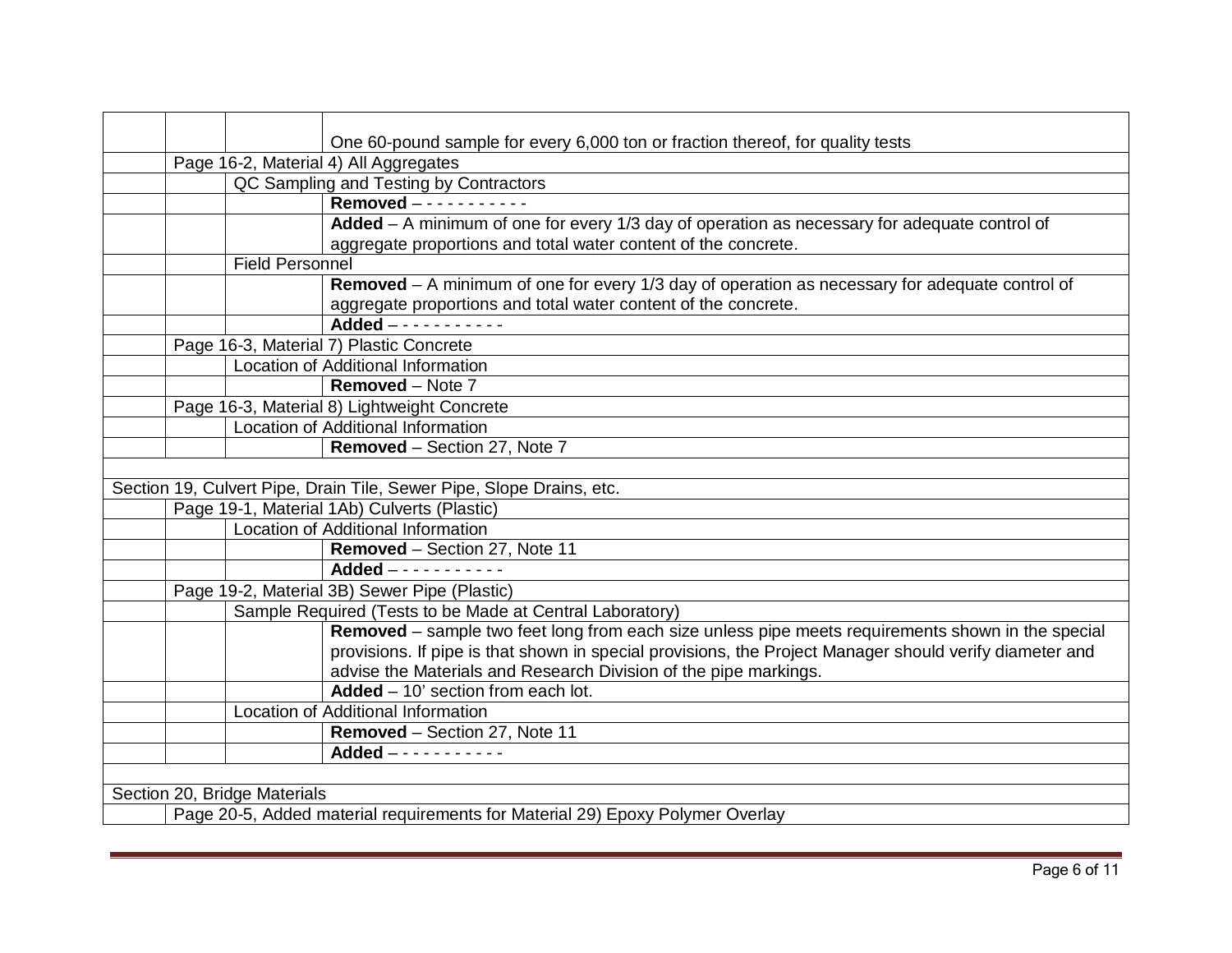|                                                   | Item or Group   |                                                                                         |  |  |
|---------------------------------------------------|-----------------|-----------------------------------------------------------------------------------------|--|--|
|                                                   |                 | Added - Material 29A) Type III Epoxy                                                    |  |  |
|                                                   | Sample Required |                                                                                         |  |  |
|                                                   |                 | Added - Yes - One 16-oz. sample for each component.                                     |  |  |
|                                                   |                 | <b>Approved Products List</b>                                                           |  |  |
|                                                   |                 | $Added - No$                                                                            |  |  |
|                                                   |                 | Manufacturer Certified Tests Required                                                   |  |  |
|                                                   |                 | $\overline{\mathsf{Added}} - \mathsf{Yes}$                                              |  |  |
| Manufacturer Certification of Compliance Required |                 |                                                                                         |  |  |
|                                                   |                 | Added - Yes                                                                             |  |  |
|                                                   |                 | Location of Additional Information                                                      |  |  |
|                                                   |                 | Added $- - - - - - - - - - -$                                                           |  |  |
|                                                   | Item or Group   |                                                                                         |  |  |
|                                                   |                 | Added - Material 29B) Crushed Siliceous Gravel                                          |  |  |
|                                                   | Sample Required |                                                                                         |  |  |
|                                                   |                 | Added - Verification: Yes - 60-pound project sample for central laboratory.             |  |  |
|                                                   |                 | Project Acceptance: Yes - 10-pound sample for field testing.                            |  |  |
|                                                   |                 | <b>Approved Products List</b>                                                           |  |  |
|                                                   |                 | Added $-\overline{N_0}$                                                                 |  |  |
|                                                   |                 | <b>Manufacturer Certified Tests Required</b>                                            |  |  |
|                                                   |                 | Added - No                                                                              |  |  |
|                                                   |                 | Manufacturer Certification of Compliance Required                                       |  |  |
|                                                   |                 | Added - No                                                                              |  |  |
|                                                   |                 | <b>Location of Additional Information</b>                                               |  |  |
|                                                   |                 | Added -----------                                                                       |  |  |
|                                                   |                 |                                                                                         |  |  |
|                                                   |                 | Section 21, Lighting and Signal Materials                                               |  |  |
|                                                   |                 | Page 21-1, Material 1A) Anchor Bolts for Light, Signal, Span Wire and Combination Poles |  |  |
|                                                   |                 | Manufacturers Certified Tests Required                                                  |  |  |
|                                                   |                 | Removed - No                                                                            |  |  |
|                                                   |                 | Added - Yes                                                                             |  |  |
|                                                   |                 | Section 21, Lighting and Signal Materials                                               |  |  |
|                                                   |                 | Page 21-2, Material 2Da) Conventional Light Pole                                        |  |  |
|                                                   |                 | <b>Manufacturers Certified Tests Required</b>                                           |  |  |
|                                                   |                 | Removed - No                                                                            |  |  |
|                                                   |                 |                                                                                         |  |  |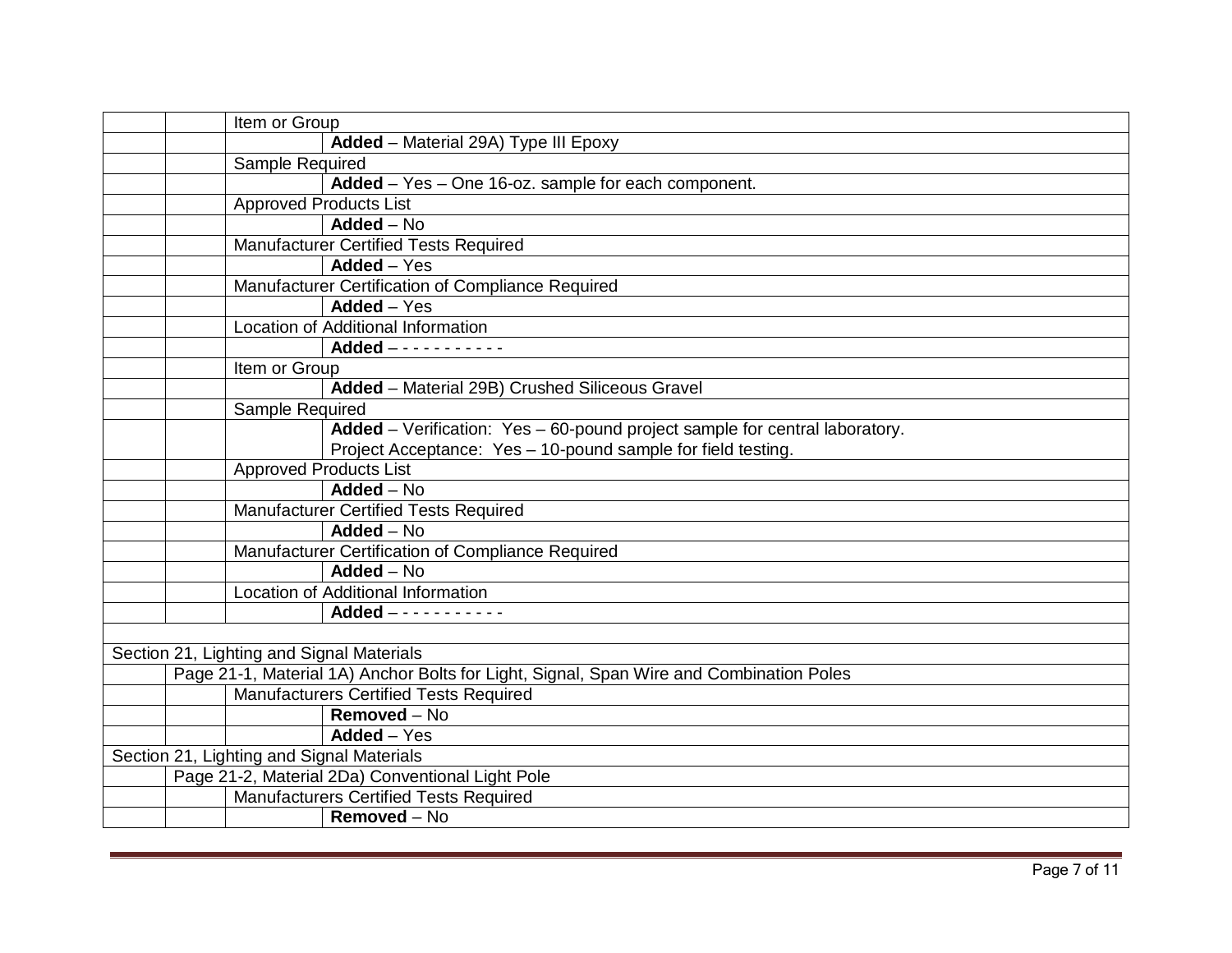|                   | $Added - Yes$                                                                                                        |
|-------------------|----------------------------------------------------------------------------------------------------------------------|
|                   | Section 21, Lighting and Signal Materials                                                                            |
|                   | Page 21-2, Material 2Db) High Mast Pole                                                                              |
|                   | <b>Manufacturers Certified Tests Required</b>                                                                        |
|                   | $Removed - No$                                                                                                       |
|                   | Added - Yes                                                                                                          |
|                   | Section 21, Lighting and Signal Materials                                                                            |
|                   | Page 21-2, Material 2Dc) Signal Standards                                                                            |
|                   | <b>Manufacturers Certified Tests Required</b>                                                                        |
|                   | Removed - No                                                                                                         |
|                   | Added - Yes                                                                                                          |
|                   | Section 21, Lighting and Signal Materials                                                                            |
|                   | Page 21-2, Material 2Dd) Span Wire Pole                                                                              |
|                   | <b>Manufacturers Certified Tests Required</b>                                                                        |
|                   | Removed - No                                                                                                         |
|                   | $Added - Yes$                                                                                                        |
|                   | Section 21, Lighting and Signal Materials                                                                            |
|                   | Page 21-2, Material 2De) Breakaway Base                                                                              |
|                   | <b>Manufacturers Certified Tests Required</b>                                                                        |
|                   | Removed - No                                                                                                         |
|                   | Added - Yes                                                                                                          |
|                   |                                                                                                                      |
| Section 27, Notes |                                                                                                                      |
|                   | Page 27-1, Note 1, Sampling and Testing of Small Quantities of Noncritical Materials                                 |
|                   | <b>Removed</b> – except those                                                                                        |
|                   | Added - quality testing of aggregate is required                                                                     |
|                   | Page 27-4, Note 6, Portland Cement Concrete                                                                          |
|                   | Removed - Mandatory testing is required at 28 days. If the compressive strength is obtained earlier                  |
|                   | than 28 days, the remaining cylinders are not required to be tested, not to exceed specification time                |
|                   | constraints.                                                                                                         |
|                   | Added - Compressive strength testing is required until the design strength is obtained                               |
|                   | Page 27-6, Note 16, Combination Mast Arm Signal and Lighting Poles, Mast Arm Signal Poles, Span Wire Poles, Pedestal |
|                   | <b>Traffic Signal Poles and Light Poles</b>                                                                          |
|                   | Removed - Upon request by the Project Manager, t                                                                     |
|                   | $Added-T$                                                                                                            |
|                   |                                                                                                                      |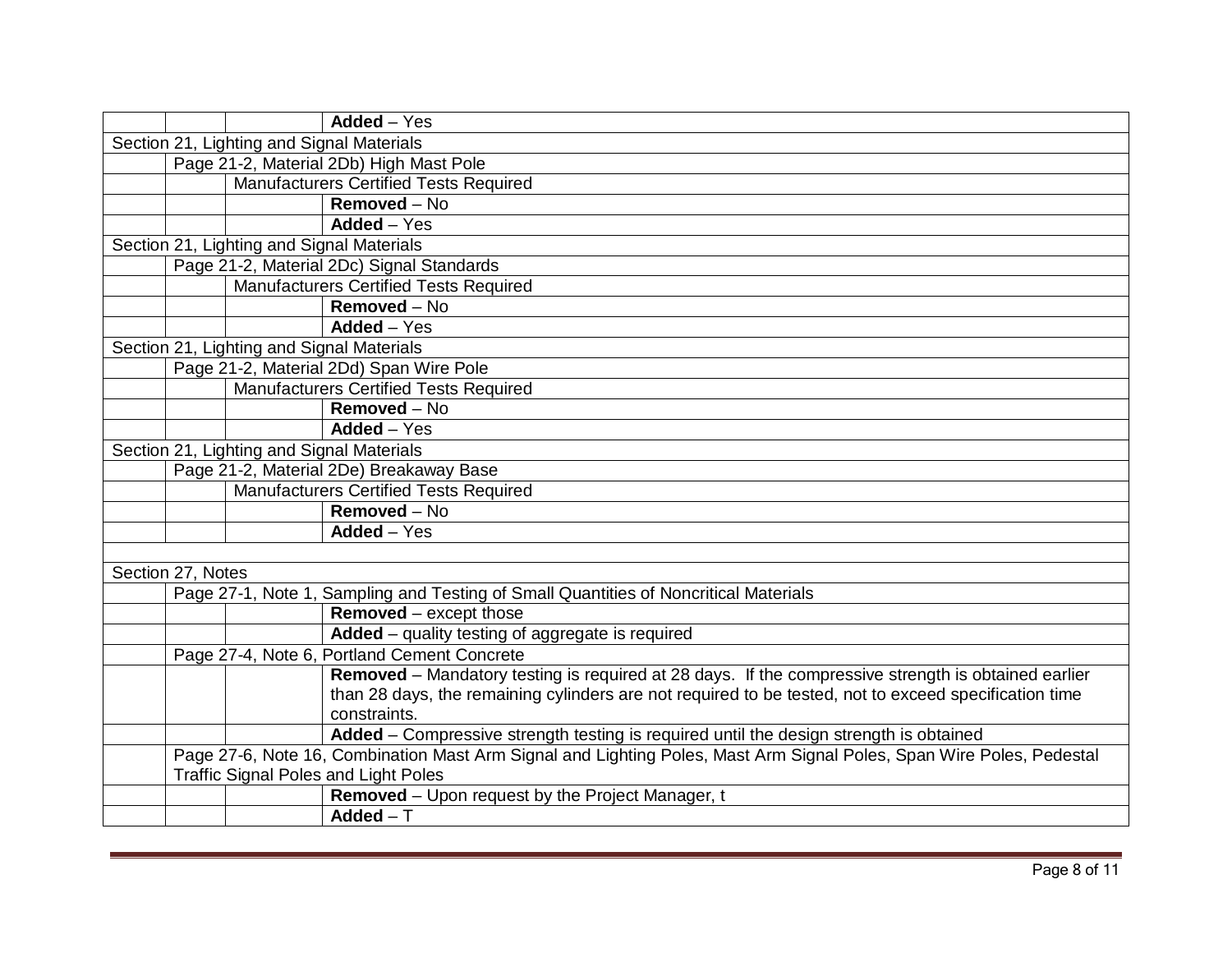|  |                         | Added - certified                                                  |
|--|-------------------------|--------------------------------------------------------------------|
|  |                         |                                                                    |
|  |                         | Section 28, Quality Assurance Program for Construction Materials   |
|  |                         | Page 28-5-1, Materials Certification                               |
|  |                         | Removed - , is on the National Highway System (NHS).               |
|  |                         | Added $-5.1.1$ Utilizes federal funding and is over \$1,000,000 or |
|  |                         | Added - 5.1.2 Subject to full federal oversight                    |
|  |                         | Page 28-A-4, Sampling and Testing Personnel Qualification Program  |
|  | <b>Field Technician</b> |                                                                    |
|  |                         | <b>Removed</b> - Batcher                                           |
|  |                         | <b>Added</b> - Technician                                          |
|  |                         | <b>Removed - Fundamentals of Concrete</b>                          |
|  |                         | Added - Concrete Field Inspector/General Handling of Concrete      |
|  |                         | Page 28-A-6, Sampling and Testing Personnel Qualification Program  |
|  |                         | ACI Concrete Field Testing Technician                              |
|  |                         | Added - Concrete Field Inspector/General Handling of Concrete      |
|  |                         | <b>Concrete Plant Technician</b>                                   |
|  |                         | <b>Removed</b> - Batcher                                           |
|  |                         | <b>Added</b> - Technician                                          |
|  |                         | <b>Removed</b> - Batcher                                           |
|  |                         | <b>Added</b> – Technician                                          |
|  |                         | <b>Removed</b> – Batcher                                           |
|  |                         | <b>Added</b> - Technician                                          |
|  |                         | Page 28-A-7, Sampling and Testing Personnel Qualification Program  |
|  |                         | Concrete Field Inspector/General Handling of Concrete              |
|  |                         | <b>Removed - Fundamentals of Concrete</b>                          |
|  |                         | Added - Concrete Field Inspector/General Handling of Concrete      |
|  |                         | Removed - The Fundamentals of Concrete                             |
|  |                         | <b>Removed</b> – and                                               |
|  |                         | <b>Removed</b> – concrete                                          |
|  |                         | <b>Removed</b> – fundamentals                                      |
|  |                         | Added - placement                                                  |
|  |                         | <b>Removed</b> – Fundamentals of Concrete                          |
|  |                         | Added - Concrete Field Inspector/General Handling of Concrete      |
|  |                         | Page 28-A-7, Sampling and Testing Personnel Qualification Program  |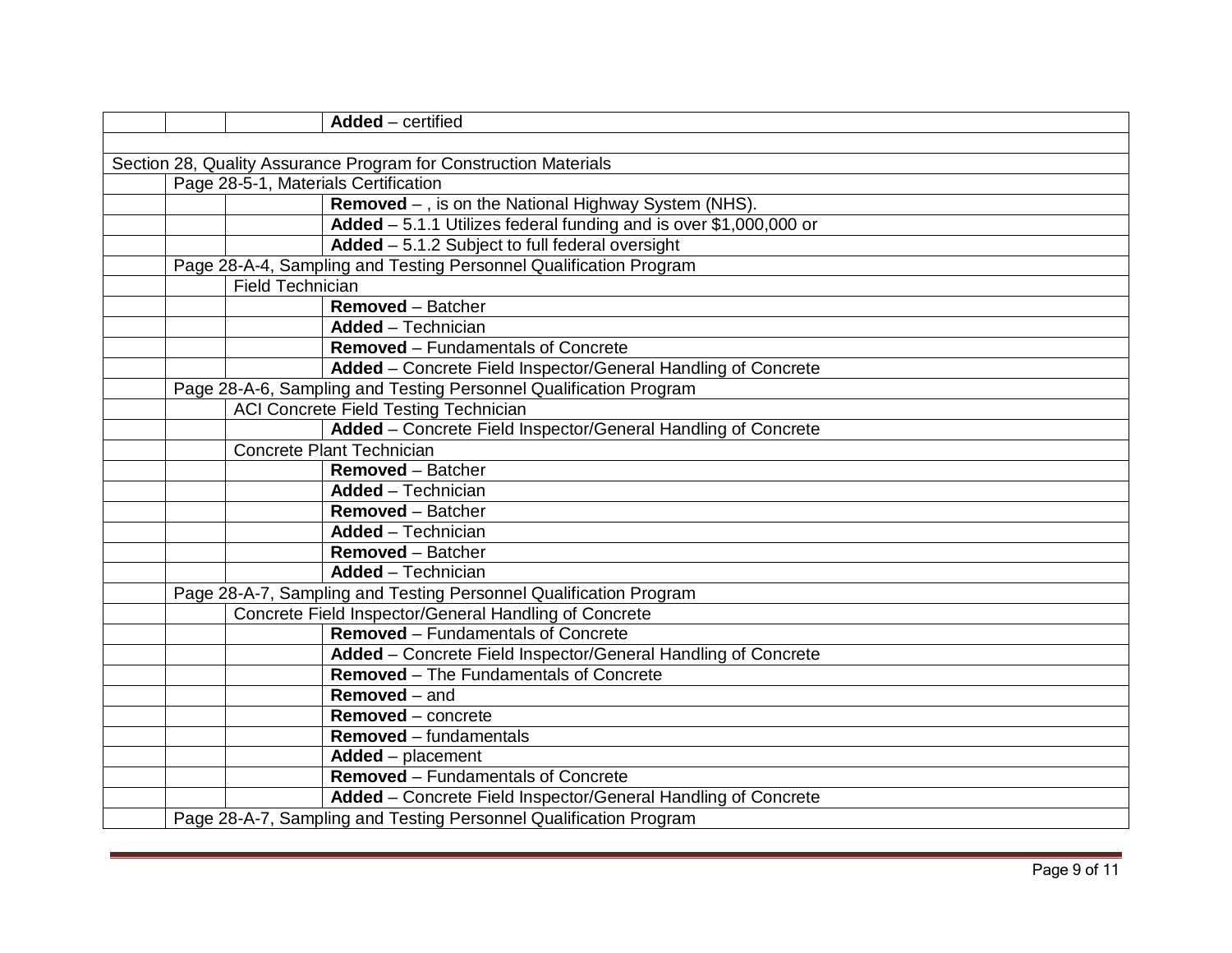| <b>Provisional Certification</b>                                                        |
|-----------------------------------------------------------------------------------------|
| <b>Removed</b> – Fundamentals of Concrete                                               |
| Added - Concrete Field Inspector/General Handling of Concrete Provisional Certification |
| Page 28-F-1, Annual FHWA IA Program                                                     |
| General Project and Lab Information - Federally Funded Projects Under Construction      |
| Removed - on NHS                                                                        |
| Assessment of Technician Certification: Federally Funded State Projects                 |
| <b>Removed - on NHS</b>                                                                 |
| NDOR QA Program Totals                                                                  |
| Added - Total Technician Certifications/Total Required                                  |
| <b>Added</b> - Percentage                                                               |
| <b>Added</b> - Technician Certifications                                                |
| <b>Added</b> - Technician IAs                                                           |
| Page 28-F-2, Annual FHWA IA Program                                                     |
| Assessment of Technician Certification Status                                           |
| <b>Removed</b> – Concrete Plant Batcher                                                 |
| Page 28-F-2, Annual FHWA IA Program                                                     |
| Assessment of Technician Certification Status                                           |
| <b>Removed</b> – Concrete Plant Batcher                                                 |
| Page 28-F-3, Annual FHWA IA Program                                                     |
| Assessment of Technician Certification: Federally Funded LPA Projects                   |
| Removed - on NHS                                                                        |
| Page 28-F-3, Annual FHWA IA Program                                                     |
| <b>Assessment of Technician Certification Status</b>                                    |
| Removed - Concrete Plant Batcher                                                        |
| Page 28-F-3, Annual FHWA IA Program                                                     |
| <b>Assessment of Technician Certification Status</b>                                    |
| Removed - Concrete Plant Batcher                                                        |
|                                                                                         |
| Policy 4, Acceptance Policy for Portland Cement and Interground/Blended Cements         |
| Page 29-12, Acceptance of Interground/Blended Cements                                   |
| <b>Removed</b> – Portland Cement and                                                    |
|                                                                                         |
| Policy 8, Pipe Material Policy                                                          |
| Page 29-22, Pipe Material Policy                                                        |
|                                                                                         |